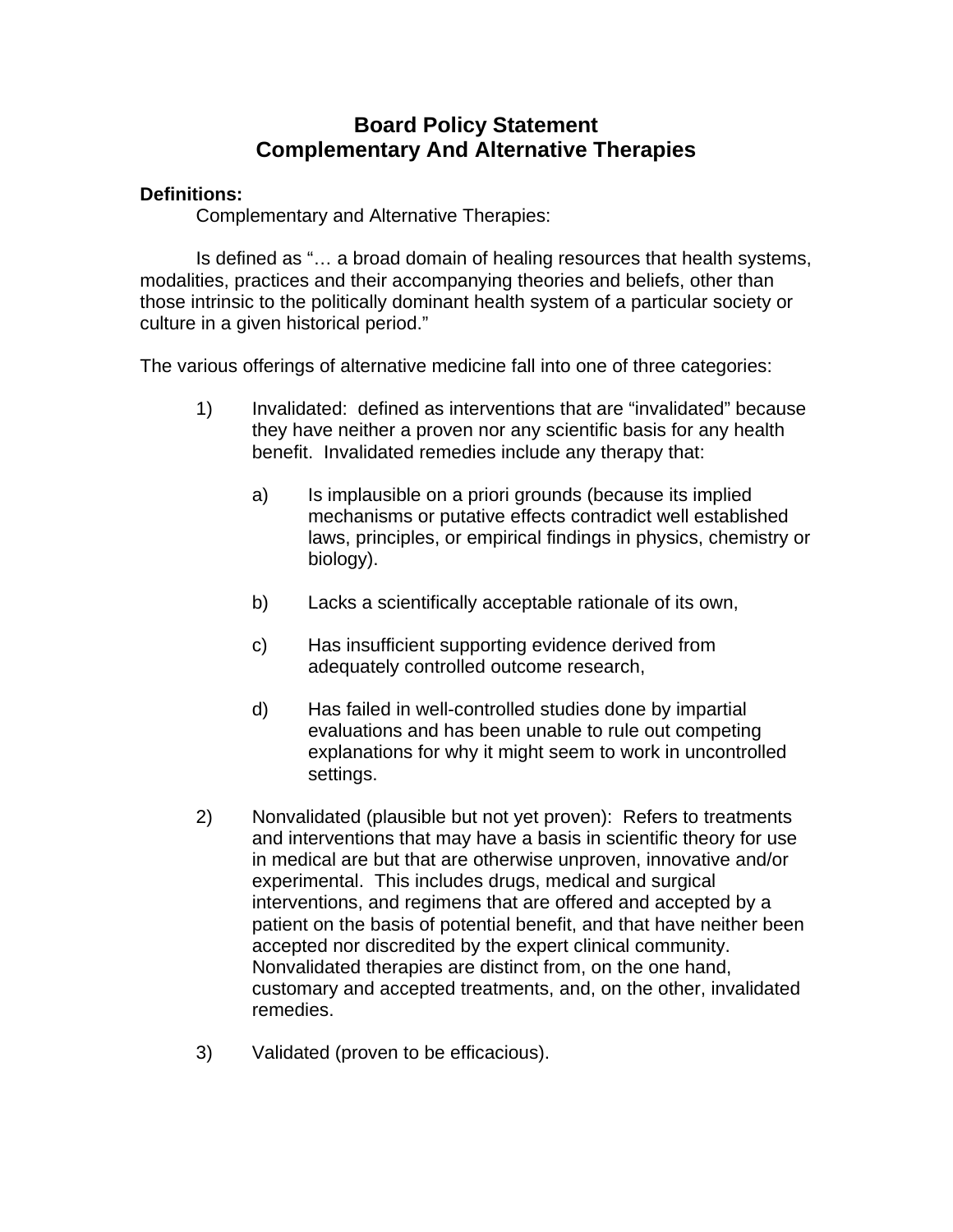The following therapies are generally associated with one of the three definitions previously noted:

- 1) Homeopathy
- 2) Chiropractic<br>3) Acupuncture
- 3) Acupuncture<br>4) Additional the
- Additional therapies:
	- Aroma therapy
		- Art therapy
		- Biofeedback
		- Body work/manual therapy
		- Botanicals/herbs
		- Environmental
		- Hypnosis
		- Light therapy
		- Magnetic stimulation
		- Mind/body medicine
		- Music therapy
		- Nutrition
		- Traditional Chinese medicine
		- Yoga
		- Supplements
		- Chelation
		- Massages
		- Reflexotherapy
			- Etc.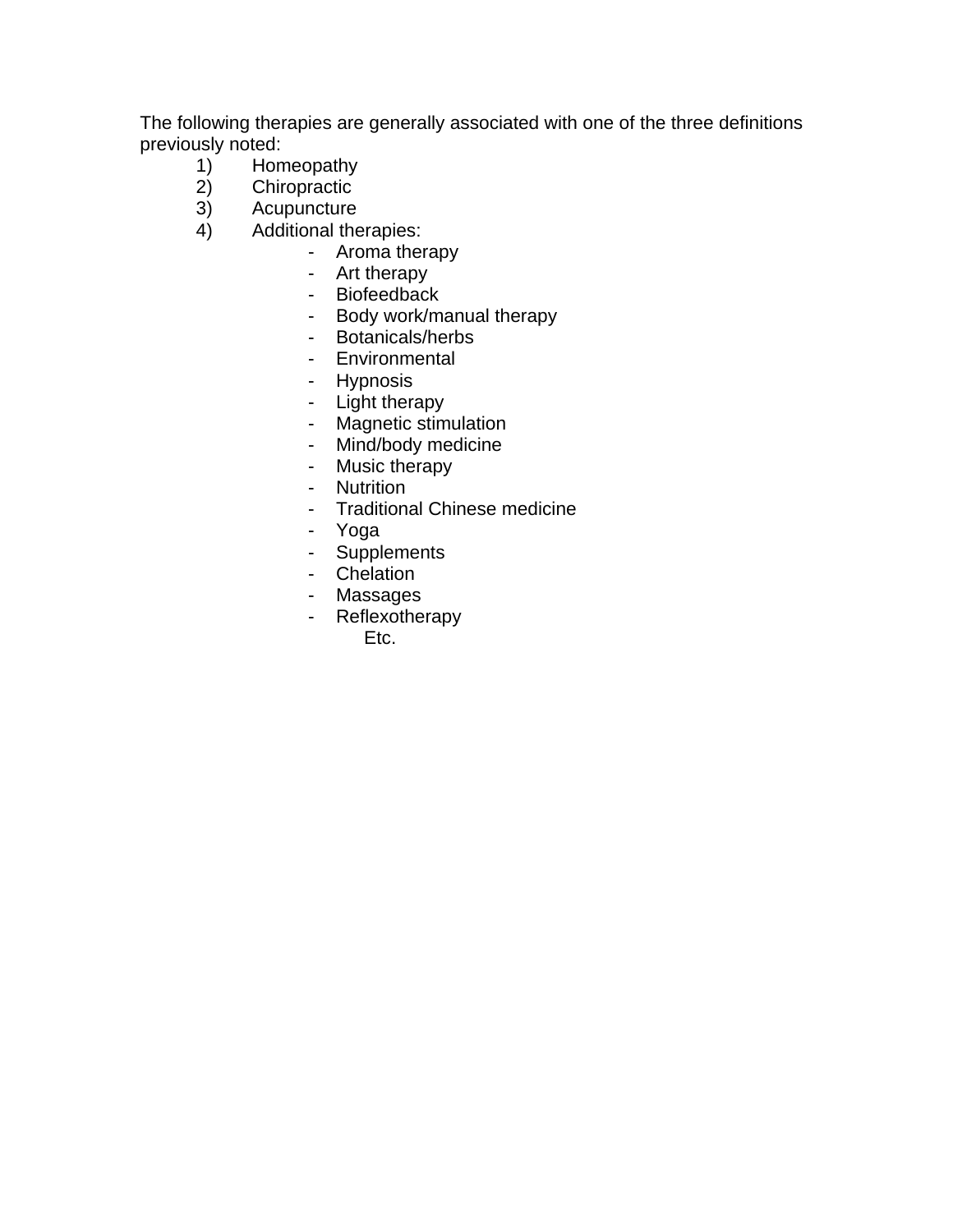The Kentucky Board of Medical Licensure is aware that an increasing and significant number of citizens of the Commonwealth of Kentucky are seeking complementary and alternative therapies in their health care. The Board recognizes that physicians are increasingly incorporating complementary and alternative therapies in their care of patients. The Board recognizes that innovative practices that could benefit patients and improve care should be given reasonable and responsible degrees of latitude. Abusive criticism of alternative practitioners and threats to their licensure solely because they offer their patients an integrated practice will not be tolerated. On the other hand, the Kentucky Board of Medical Licensure is aware of the Attorney General's findings that consumer fraud does occur in the practice of medicine. If consumer protection means anything, it should protect people weakened by illness from the dangers attendant to unsound – invalidated health practices. The Board is concerned with whether it is proper for physicians and providers to offer, agree to manage jointly or to accede to patient demands for alternative therapies that may not be particularly harmful, but for which little or no proof of potential benefit exist. The Board feels that physicians and providers should never accede to invalidated treatments. The Board does believe that physicians may incorporate nonvalidated treatments if research results are very promising, if the physician believes that a particular patient may benefit, if the risk of harm is very low, and if the physician adheres to the conventions that govern the doctrine of informed consent for nonvalidated treatment. The Board will continue to protect the citizens of the Commonwealth of Kentucky by: